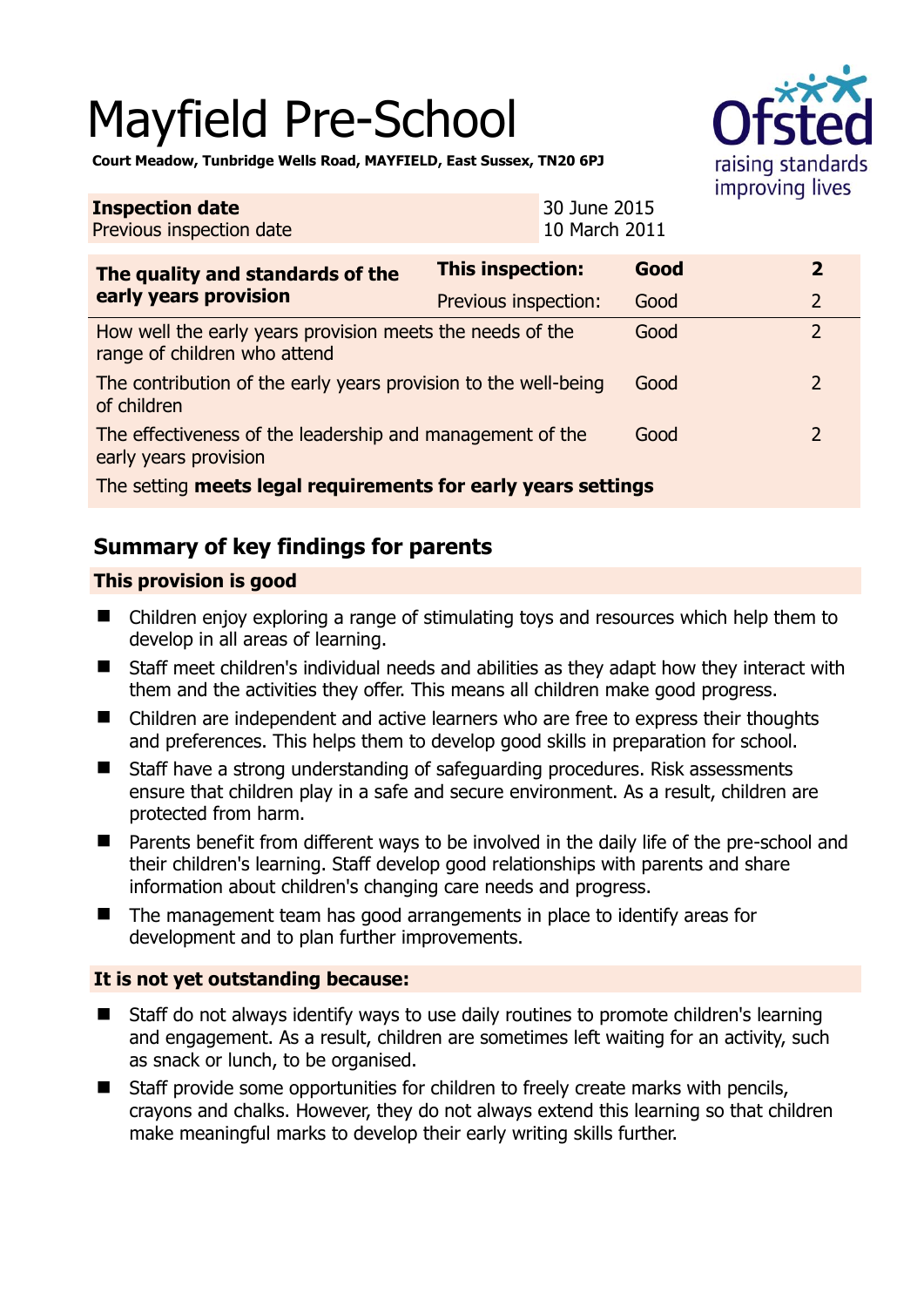# **What the setting needs to do to improve further**

#### **To further improve the quality of the early years provision the provider should:**

- $\blacksquare$  review the organisation of daily routines so that children are actively involved in activities such as mealtimes to further promote their involvement and learning
- extend opportunities for children to make marks to develop their early drawing and writing skills.

#### **Inspection activities**

- The inspector observed staff interactions, the resources available and activities that children were engaged in.
- The inspector read written references and spoke to parents to take account of their views.
- $\blacksquare$  The inspector carried out a joint observation with the manager.
- The inspector held discussions with staff, the manager and the chair of the committee.
- The inspector sampled documents including policies, procedures, children's learning documents and staff records.

#### **Inspector**

Anna Kersley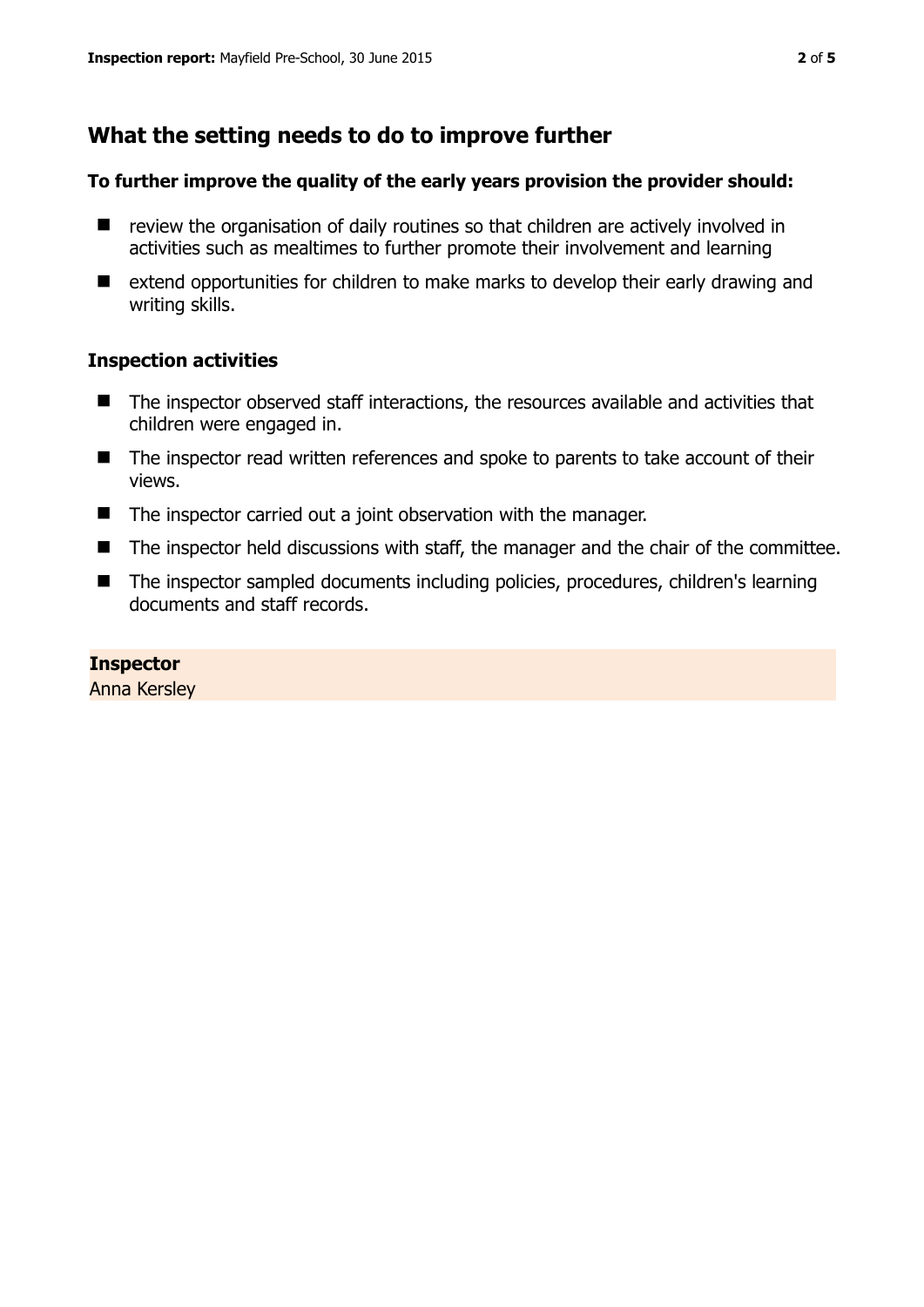## **Inspection findings**

#### **How well the early years provision meets the needs of the range of children who attend. This is good**

Staff encourage children to learn through their enjoyment of the activities they provide. They cater for children's different interests indoors and outdoors. For example, children explore with paint and construction bricks inside. Outside they play with water, explore sensory sand trays with shells and challenge themselves on the climbing equipment. This means that children have choice over what they do and they are motivated to develop their skills through a variety of ways. Staff skilfully use questions to encourage their thinking skills and extend their play. For example, staff encourage children playing in the sand tray to listen carefully to the shells and talk about what they can hear. Staff recognise children's progress and include observations of children's achievements on the online system for parents. They encourage parents to contribute to children's learning records and to complete questionnaires. This enables parents to share children's ongoing achievements and helps staff to plan for their future learning and to reflect on their provision.

### **The contribution of the early years provision to the well-being of children is good**

Staff fully welcome all children to the pre-school and they settle happily. Children feel safe and secure as management implements an effective key-person system. As a result, children feel confident to explore their surroundings and enjoy new experiences. Staff listen with interest to what children have to say. They offer positive responses with thoughtful questions, affection and praise. This helps to raise children's self-esteem. Staff ask children to sit down to eat and they role model good manners. As a result of these consistent boundaries, children behave well and develop good social skills. Children talk about healthy eating and how the fruit they eat gives them energy. This helps children to develop a secure understanding of how to keep healthy.

#### **The effectiveness of the leadership and management of the early years provision is good**

The manager has a good understanding of her role and responsibility. She monitors children's records to ensure that they all continue to make good progress. The manager works closely with her team to identify children's needs and to access support for them and their families. This means she has developed strong partnerships with parents, other professionals and settings. As a result, staff share information with other professionals, which helps to prepare children consistently for their next stage in learning. The manager values feedback from others, including parents and professionals, and uses this well to help inform improvement plans. Staff benefit from regular training, supervisions and staff meetings to help to develop their practice. This leads to positive changes in order to consistently raise standards for children.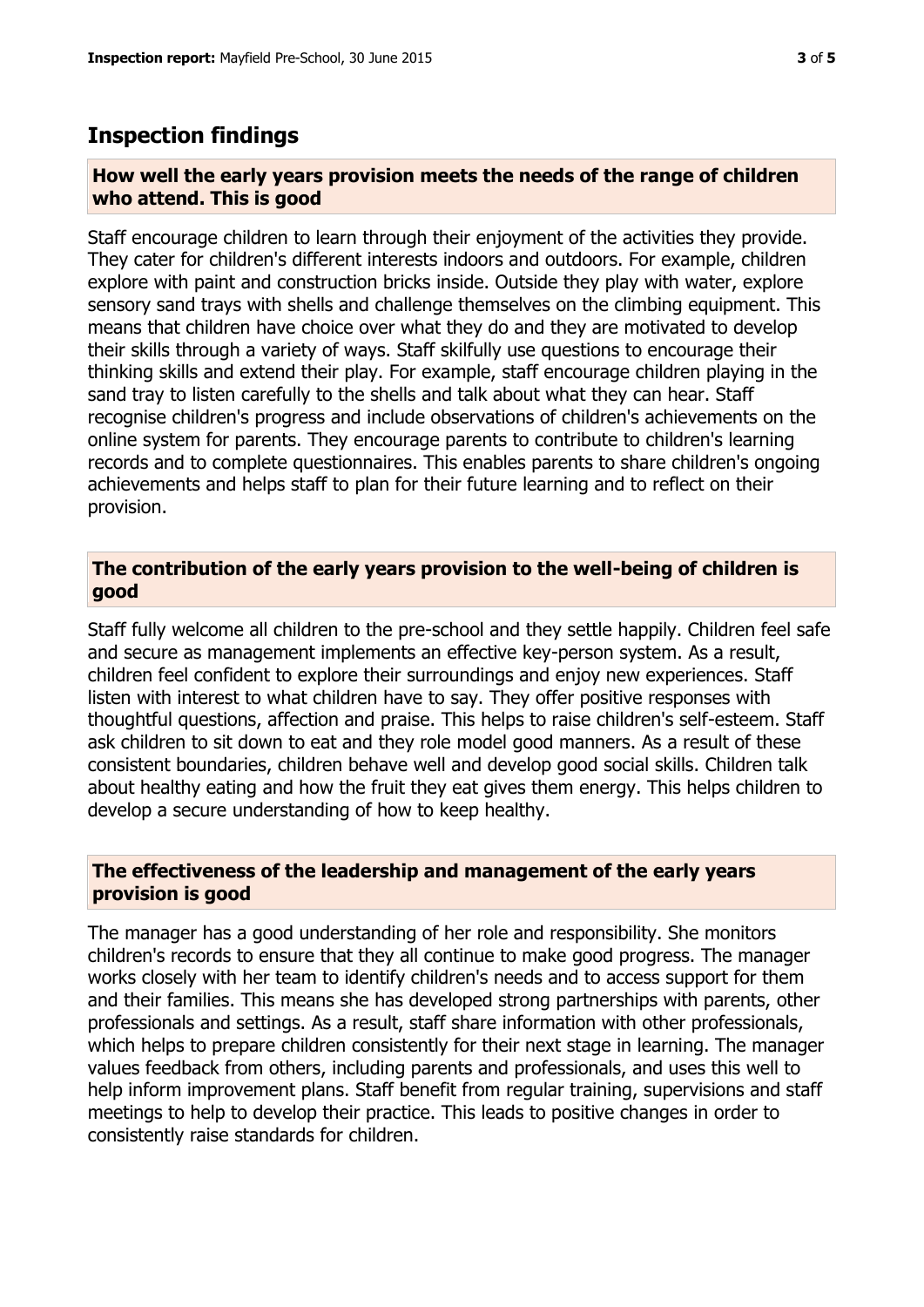# **Setting details**

| Unique reference number       | 109464                        |
|-------------------------------|-------------------------------|
| <b>Local authority</b>        | <b>East Sussex</b>            |
| <b>Inspection number</b>      | 839603                        |
| <b>Type of provision</b>      | Full-time provision           |
| <b>Registration category</b>  | Childcare - Non-Domestic      |
| <b>Age range of children</b>  | $2 - 5$                       |
| <b>Total number of places</b> | 20                            |
| Number of children on roll    | 37                            |
| <b>Name of provider</b>       | Mayfield Pre-School Committee |
| Date of previous inspection   | 10 March 2011                 |
| <b>Telephone number</b>       | 01435 872523                  |

Mayfield Pre-School has been in operation since the 1970s and is run by a parent committee. The pre-school is in the village of Mayfield, near to Tunbridge Wells, Kent. It is open Monday to Thursday from 9am to 3pm and Friday from 9am to 12.30pm. There are seven staff employed to work with the children. Of these, five members of staff hold early years qualifications and two are working towards qualifications. The pre-school receives funding for the provision of free early education.

This inspection was carried out by Ofsted under sections 49 and 50 of the Childcare Act 2006 on the quality and standards of provision that is registered on the Early Years Register. The registered person must ensure that this provision complies with the statutory framework for children's learning, development and care, known as the Early Years Foundation Stage.

Any complaints about the inspection or the report should be made following the procedures set out in the guidance 'Complaints procedure: raising concerns and making complaints about Ofsted', which is available from Ofsted's website: www.gov.uk/government/organisations/ofsted. If you would like Ofsted to send you a copy of the guidance, please telephone 0300 123 4234, or email enquiries@ofsted.gov.uk.